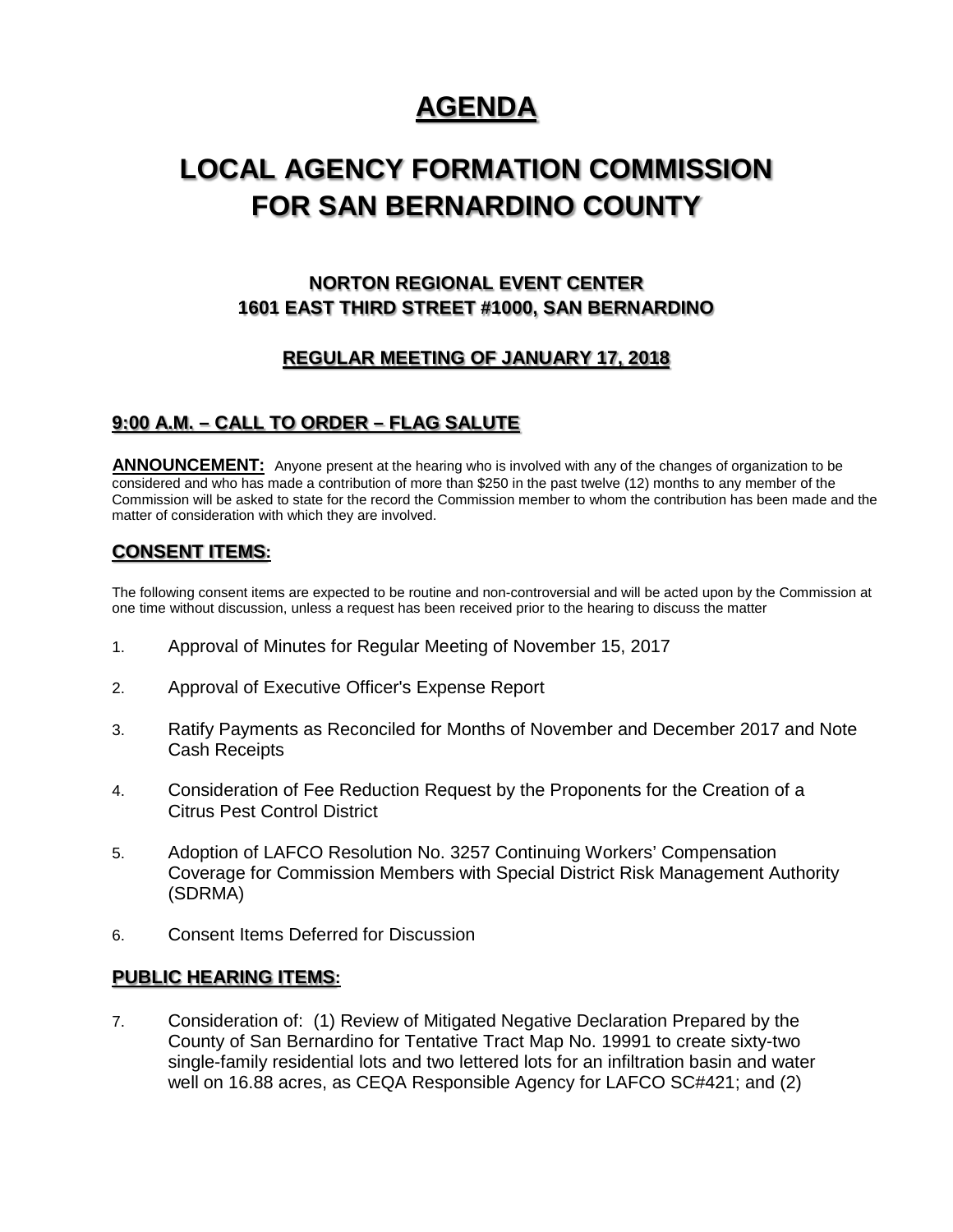LAFCO SC#421 – City of Redlands Pre-Annexation Agreement (PAA) 17-01 for Water and Sewer Service (Assessor Parcel Number 0298-261-46)

8. Consideration of: (1) CEQA Statutory Exemption for LAFCO 3222; and (2) LAFCO 3222 -- Sphere of Influence Establishment for the Metropolitan Water District of Southern California (territory within San Bernardino County – coterminous with IEUA sphere of influence)

## **DISCUSSION ITEMS:**

- 9. Review and Accept Audit Report for Fiscal Year Ended June 30, 2017
- 10. Mid-Year Budget Review for Fiscal Year 2017-18:
	- Financial Report for Period July 1 through December 31, 2017
	- Authorization of Fund Transfer to Address Increased Revenues and Expenditures due to Increased Activity Related to Litigation and Proposal Processing
- 11. Review and Consideration of Policy Related to Retention of Electronic Communications

## **INFORMATION ITEMS:**

- 12. Legislative Oral Report
- 13. Executive Officer's Oral Report
	- a. New Proposals Received
	- b. Update on Proposals Filed with LAFCO

### 14. Commissioner Comments

(This is an opportunity for Commissioners to comment on issues not listed on the agenda, provided that the subject matter is within the jurisdiction of the Commission and that no action may be taken on off-agenda items unless authorized by law.)

### 15. Comments from the Public

(By Commission policy, the public comment period is limited to five minutes per person for comments related to other items under the jurisdiction of LAFCO not on the agenda.)

The Commission may adjourn for lunch from 12:00 to 1:30 p.m. The Commission may take action on any item listed in this Agenda whether or not it is listed For Action. In its deliberations, the Commission may make appropriate changes incidental to the above-listed proposals.

Materials related to an item on this Agenda submitted to the Commission or prepared after distribution of the agenda packet will be available for public inspection in the LAFCO office at 1170 West Third Street, Unit 150, San Bernardino, during normal business hours, on the LAFCO website a[t www.sbclafco.org,](http://www.sbclafco.org/) and at the hearing.

Current law and Commission policy require the publishing of staff reports prior to the public hearing. These reports contain technical findings, comments, and recommendations of staff. The staff recommendation may be accepted or rejected by the Commission after its own analysis and consideration of public testimony.

IF YOU CHALLENGE ANY DECISION REGARDING ANY OF THE ABOVE PROPOSALS IN COURT, YOU MAY BE LIMITED TO RAISING ONLY THOSE ISSUES YOU OR SOMEONE ELSE RAISED DURING THE PUBLIC TESTIMONY PERIOD REGARDING THAT PROPOSAL OR IN WRITTEN CORRESPONDENCE DELIVERED TO THE LOCAL AGENCY FORMATION COMMISSION AT, OR PRIOR TO, THE PUBLIC HEARING.